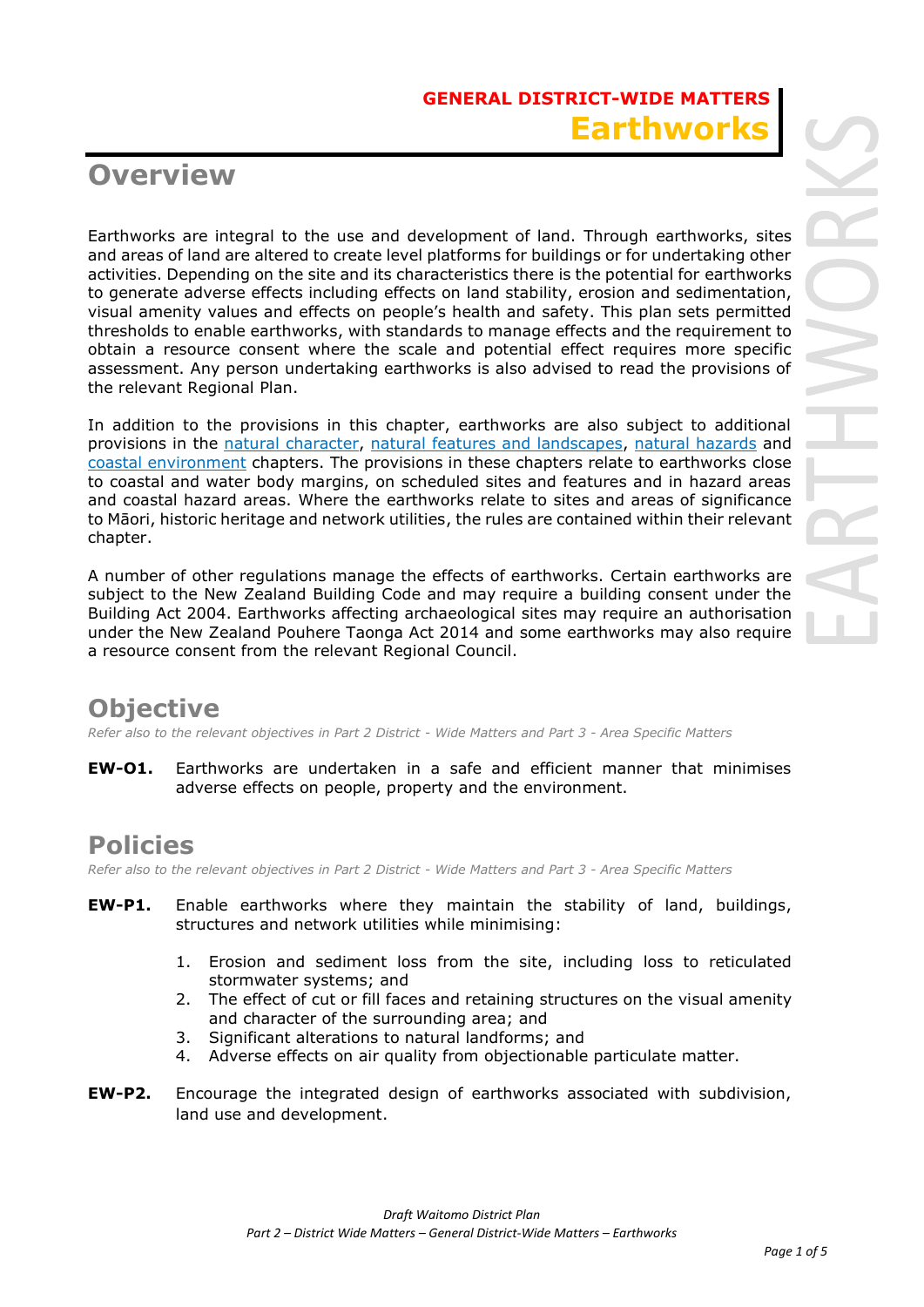- **EW-P3.** Manage the adverse effects of earthworks through appropriate development design, mitigation measures and rehabilitation.
- **EW-P4.** Ensure any earthworks or vegetation removal activities focus on protecting existing indigenous vegetation in the first instance, minimise clearance in the second instance and undertake any measures necessary to rehabilitate the land including restoration and re-planting as a final resort.
- **EW-P5.** Avoid earthworks where their scale and location have the potential to create or exacerbate natural hazards.

### **Rules**

The rules that apply to earthworks are contained in the tables listed below. To undertake any activity, it must comply with all the rules listed in:

- EW Table 1 Activities Rules; and
- EW Table 2 Performance Standards; and
- Any relevant provision in Part 2 District-Wide Matters; and
- Any relevant provision in Part 3 Area Specific Matters;

Where an activity breaches more than one rule, the most restrictive status shall apply to the activity.

Refer to [Part 1](javascript:void(0)) - How the Plan Works for an explanation of how to use this Plan, including activity status abbreviations.

#### **EW - Table 1 - Activities Rules**

**Unless otherwise specified in a rule, the rules in this table apply to all zones, all precincts and all roads including new roads approved by way of resource consent** 

**EXCEPT the rules for earthworks in sites and areas of significance to Māori and network utilities are contained within their relevant chapter.**

**Cross references** 

1. Earthworks must comply with the provisions of the following chapters:

- (i) For earthworks in a Flood Management Area, High Risk Flood Zone or Landslide Susceptibility Area A or B see the natural hazards chapter; and
- (ii) For earthworks in outstanding natural landscapes, outstanding natural features, landscapes of high amenity value or the karst overlay see the natural features and landscapes; and
- (iii) For earthworks adjacent to a water body see the natural character chapter; and
- (iv) For earthworks adjacent to the coastal marine area, in areas of outstanding natural character, areas of high/very high natural character, Coastal Erosion Hazard Area 1, Coastal Erosion Hazard Area 2 or the Coastal Flood Hazard Area see the coastal environment chapter; and
- (v) In significant natural areas the provisions applicable to the underlying zone apply. However, the rules for clearance of vegetation are contained in the ecosystems and indigenous biodiversity chapter.

*Note: In the coastal environment overlay the provisions of the underlying zone apply.*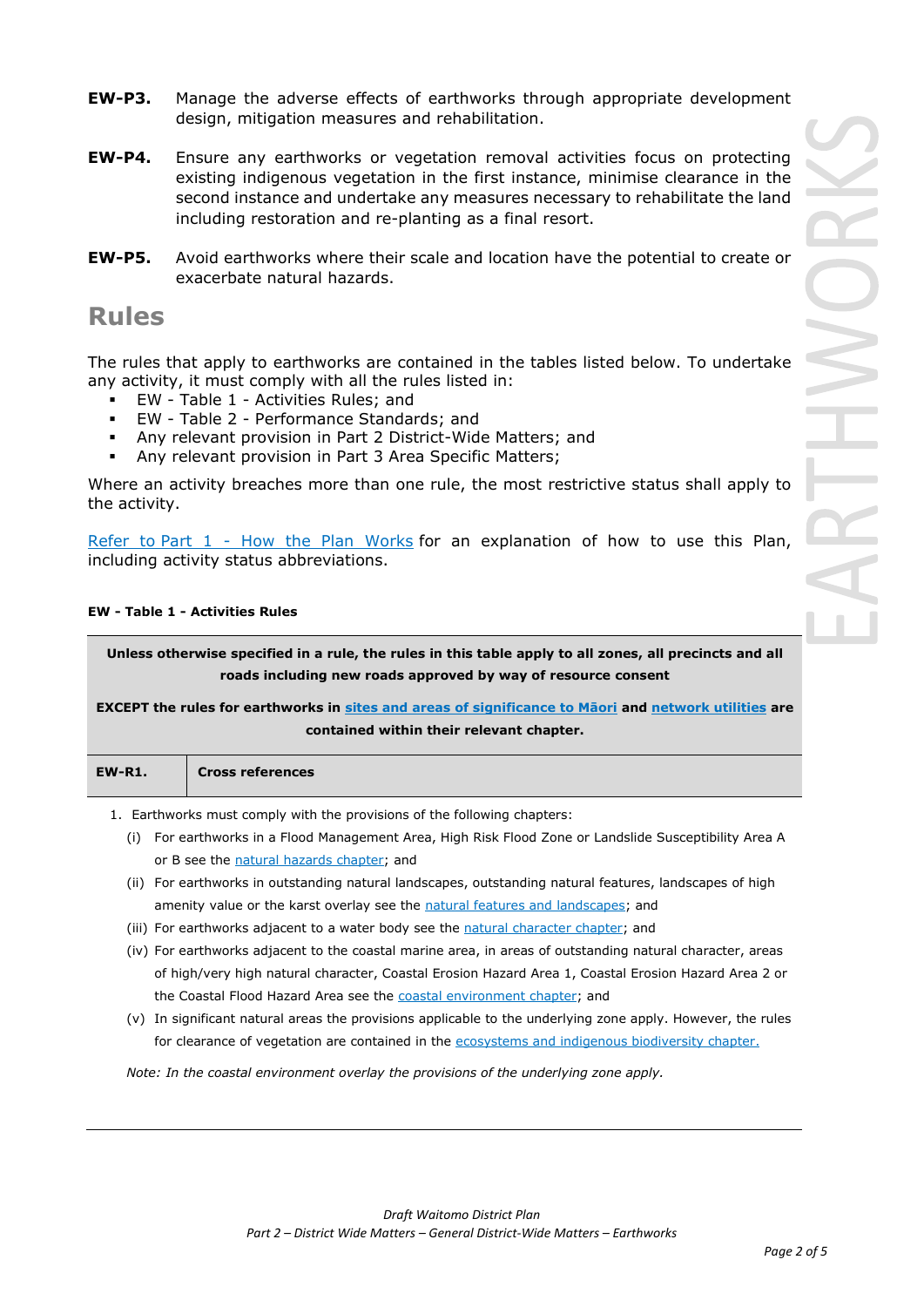| <b>EW-R2.</b>    | Earthworks for internments in a burial ground, cemetery or urupa (within the burial<br>plot for that interment)                                        |                                                                                                                                                                                                               |  |
|------------------|--------------------------------------------------------------------------------------------------------------------------------------------------------|---------------------------------------------------------------------------------------------------------------------------------------------------------------------------------------------------------------|--|
| <b>All zones</b> | <b>Activity Status: PER</b><br>1. This rule prevails over all earthworks rules<br>in this plan.                                                        | Activity status where compliance is not<br>achieved: N/A                                                                                                                                                      |  |
| <b>EW-R3.</b>    | Earthworks associated with the maintenance or the installation of a park facility or<br>park furniture or pedestrian accessways, walkways or cycleways |                                                                                                                                                                                                               |  |
| <b>EW-R4.</b>    | Earthworks associated with the maintenance and upgrading of existing sportsfields                                                                      |                                                                                                                                                                                                               |  |
| <b>All zones</b> | <b>Activity Status: PER</b>                                                                                                                            | Activity status where compliance is not<br>achieved: N/A                                                                                                                                                      |  |
| <b>EW-R5.</b>    | <b>Earthworks for any other purpose</b>                                                                                                                |                                                                                                                                                                                                               |  |
| <b>All zones</b> | <b>Activity Status: PER</b><br>Where:<br>1. All of the performance standards in EW -<br>Table 2 are complied with.                                     | Activity status where compliance is not<br>achieved: RDIS<br><b>Matters over which discretion is</b><br>restricted:<br>(a) The matters of discretion associated with<br>any performance standard which cannot |  |
|                  |                                                                                                                                                        | be complied with in EW - Table 2.                                                                                                                                                                             |  |

|  | <b>EW - Table 2 - Performance Standards</b> |  |
|--|---------------------------------------------|--|
|  |                                             |  |

| <b>EW R6.</b>                                                                                           | <b>Volume of Earthworks</b>                                                                                                                                                                                                                                                                                                                                                                                                                                                                                                                                         |                                                                                                                                                                                                                                         |  |
|---------------------------------------------------------------------------------------------------------|---------------------------------------------------------------------------------------------------------------------------------------------------------------------------------------------------------------------------------------------------------------------------------------------------------------------------------------------------------------------------------------------------------------------------------------------------------------------------------------------------------------------------------------------------------------------|-----------------------------------------------------------------------------------------------------------------------------------------------------------------------------------------------------------------------------------------|--|
| <b>All zones</b>                                                                                        | 1. This rule does not apply to earthworks incidental to an approved resource consent; and<br>2. This rule does not apply to the cultivation of land associated with the growing of crops<br>where this activity is located at least 5 m from the edge of any water body (see $NATC-R3$ );<br>and<br>3. This rule does not apply to plantation forestry, or to the construction and maintenance of<br>farm silage pits and existing drains or to the maintenance and upgrading of farm tracks,<br>however these activities must comply with the provisions of EW-R1. |                                                                                                                                                                                                                                         |  |
| Residential,<br>commercial,<br>tourism,<br>rural<br>lifestyle,<br>settlement<br>& future<br>urban zones | 4. Earthworks must not exceed a total<br>volume of 25 m <sup>3</sup> or a total area of 250 m <sup>2</sup><br>in a single activity or in cumulative<br>activities in any one calendar year, per<br>holding.                                                                                                                                                                                                                                                                                                                                                         | Matters over which discretion is<br>restricted:<br>(a) The extent to which the earthworks will<br>detrimentally affect adjoining or adjacent<br>sites through changes in ground level soil<br>drainage, noise, dust, and vibration; and |  |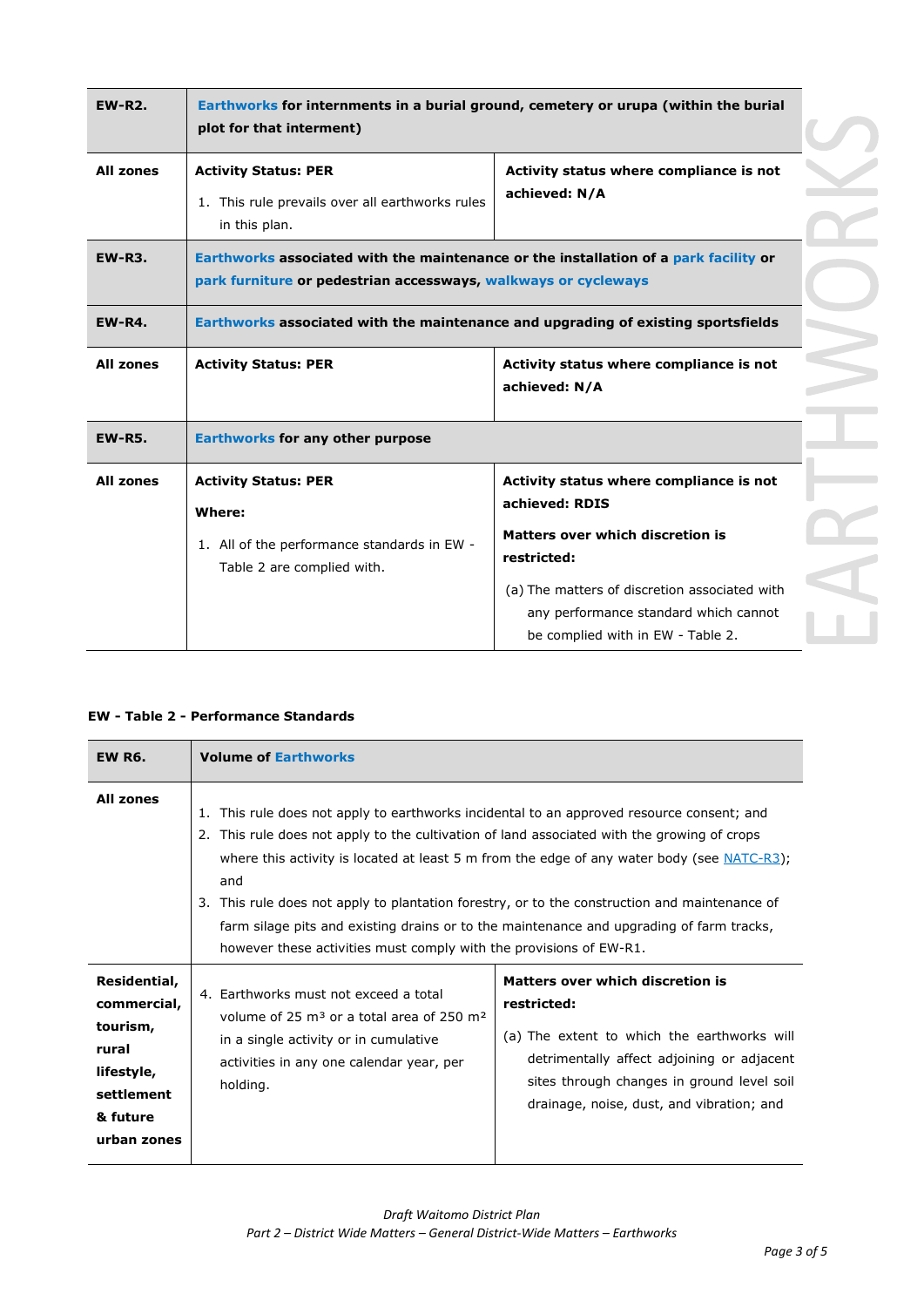| Industrial,<br>rural<br>production,<br>open space,<br>natural<br>open space<br>& Māori<br>purpose<br>zones | 5. Earthworks must not exceed a total<br>volume of 1000 m <sup>3</sup> in a single activity<br>or in cumulative activities in any one<br>calendar year, per holding; and<br>6. The rules relating to quarrying activities<br>in the industrial and rural production<br>zones prevail over this rule; and<br>7. ENGY-R26 existing hydroelectric power<br>generation infrastructure prevails over                    | (b) The extent to which the earthworks will<br>affect the ability to carry out permitted<br>activities in the relevant zone; and<br>(c) The extent to which erosion and sediment<br>loss from the site will be managed,<br>including sediment loss entering<br>the<br>Council's stormwater systems; and<br>(d) The extent to which cut or fill faces and<br>retaining structures will affect the visual<br>amenity of surrounding areas; and                                                                                                                                          |  |  |
|------------------------------------------------------------------------------------------------------------|--------------------------------------------------------------------------------------------------------------------------------------------------------------------------------------------------------------------------------------------------------------------------------------------------------------------------------------------------------------------------------------------------------------------|---------------------------------------------------------------------------------------------------------------------------------------------------------------------------------------------------------------------------------------------------------------------------------------------------------------------------------------------------------------------------------------------------------------------------------------------------------------------------------------------------------------------------------------------------------------------------------------|--|--|
|                                                                                                            | this rule.                                                                                                                                                                                                                                                                                                                                                                                                         | effects from anticipated<br>(e) The<br>traffic<br>movements from the site; and                                                                                                                                                                                                                                                                                                                                                                                                                                                                                                        |  |  |
| General<br>rural zone                                                                                      | 8. Earthworks must not exceed a total<br>volume of 2000 m <sup>3</sup> in a single activity<br>or in cumulative activities in any one<br>calendar year, per holding; and<br>9. The rules relating to farm quarrying and<br>quarrying activities in the general rural<br>zone prevail over this rule.                                                                                                               | (f) The time that the earthworks will be<br>exposed for; and<br>(g) How the site will be rehabilitated and or re-<br>vegetated; and<br>(h) The extent to which the earthworks will<br>affect the natural contours on the site; and<br>(i) The extent to which methods are used to<br>prevent discharge of contaminants into the<br>air; and<br>(j) Effects on sites and areas of significance to<br>Māori and sites of historic heritage where<br>the earthworks are adjoining, or on the<br>same holding as these sites.                                                             |  |  |
| <b>EW-R7.</b>                                                                                              | <b>Excavation and Filling</b>                                                                                                                                                                                                                                                                                                                                                                                      |                                                                                                                                                                                                                                                                                                                                                                                                                                                                                                                                                                                       |  |  |
| All zones                                                                                                  | 1. The cut depth or fill height (measured<br>vertically) must not exceed:<br>Outside the minimum building<br>(i)<br>setback for the underlying zone -<br>$1.5m$ ; and<br>Inside the minimum building setback<br>(ii)<br>for the underlying zone - 0.5m; and<br>Where no minimum building setback<br>(ii)<br>applies (eg in the road reserve), the<br>cut depth or fill height shall not<br>exceed 1.5m vertically. | <b>Matters over which discretion is</b><br>restricted:<br>(a) Effects on the stability<br>of land<br>or<br>structures, and potential to create new or<br>exacerbate<br>existing<br>natural<br>hazards,<br>impact natural drainage patterns, redirect<br>overland flow paths or flood flows and/or<br>create instability, erosion, or scarring; and<br>(b) Impacts on character and amenity values,<br>natural landforms and features, including<br>whether the cut face and/or any retaining<br>be concealed<br>structures<br>behind<br>can<br>development or effectively landscaped. |  |  |

#### **Accidental discovery protocol**

*In the event that an unidentified archaeological site or a wāhi tapu site is located during works, the following applies:*